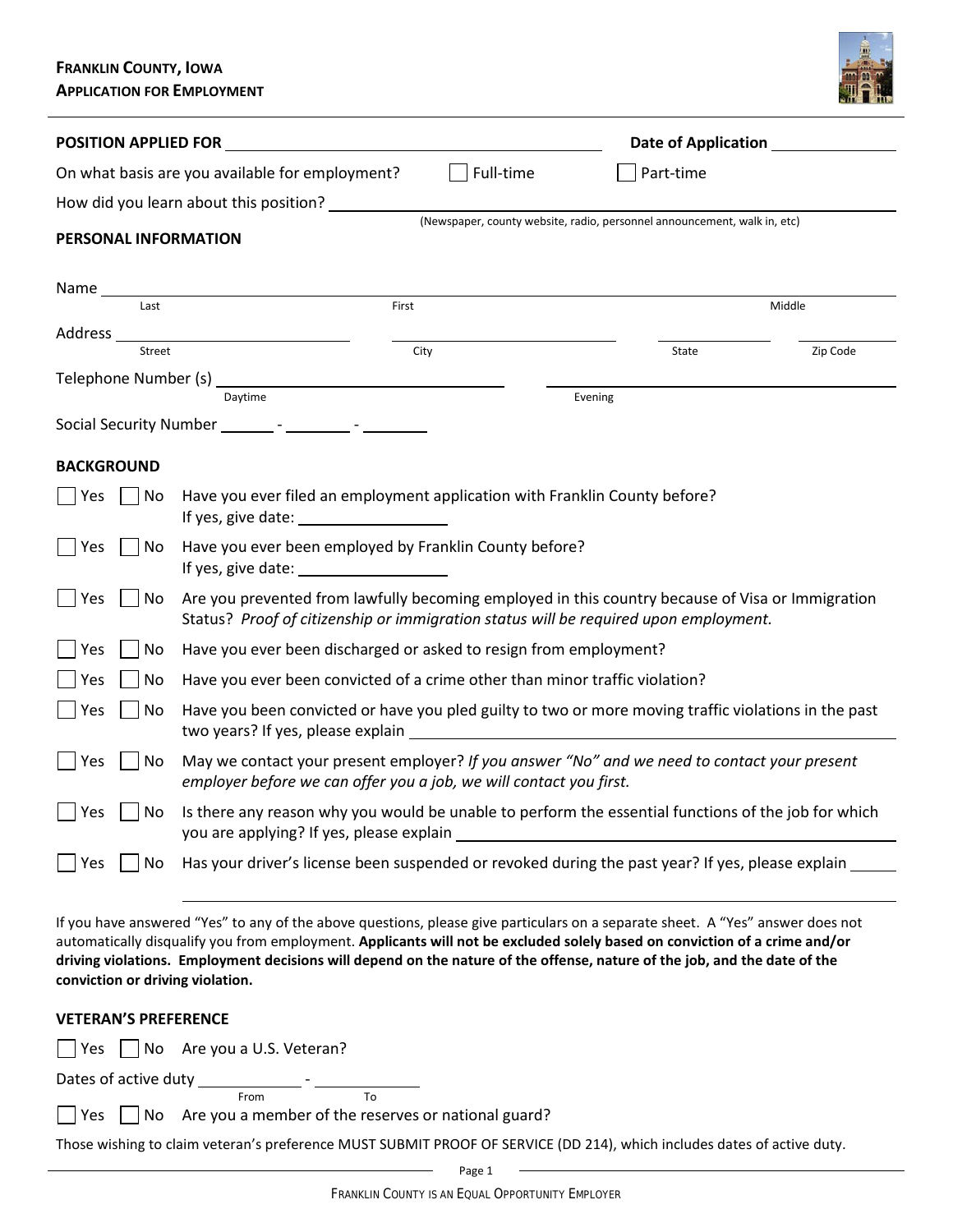

## **EMPLOYMENT EXPERIENCE**

**List below, in reverse order, the positions you have held starting with your present or most recent employment.** If more than one position or classification has been held within a given organization, list each position or classification as a separate period of employment. Be sure to specifically describe each separate assignment in military service. Under "Specific Duties" emphasize your own specific tasks including kind of work and supervisory, technical, or other responsibilities. Give as complete information as possible. **Note: Resumes will not be accepted in lieu of completion of this part, or any part, of this application.**

| 1. Employer         |            | Dates Employed     |       |                        |
|---------------------|------------|--------------------|-------|------------------------|
|                     |            | From               | To    | <b>Specific Duties</b> |
| Address             |            |                    |       |                        |
|                     |            |                    |       |                        |
| Telephone Number(s) |            | Hourly Rate/Salary |       |                        |
|                     |            | Starting           | Final |                        |
| Job Title           | Supervisor |                    |       |                        |
|                     |            |                    |       |                        |
| Reason for Leaving  |            |                    |       |                        |
|                     |            |                    |       |                        |

| 2. Employer         |            | Dates Employed     |       |                        |
|---------------------|------------|--------------------|-------|------------------------|
|                     |            | From               | To    | <b>Specific Duties</b> |
| Address             |            |                    |       |                        |
|                     |            |                    |       |                        |
| Telephone Number(s) |            | Hourly Rate/Salary |       |                        |
|                     |            | Starting           | Final |                        |
| Job Title           | Supervisor |                    |       |                        |
|                     |            |                    |       |                        |
| Reason for Leaving  |            |                    |       |                        |
|                     |            |                    |       |                        |

| 3. Employer         |            | Dates Employed     |       |                        |
|---------------------|------------|--------------------|-------|------------------------|
|                     |            | From               | To    | <b>Specific Duties</b> |
| Address             |            |                    |       |                        |
|                     |            |                    |       |                        |
| Telephone Number(s) |            | Hourly Rate/Salary |       |                        |
|                     |            | Starting           | Final |                        |
| Job Title           | Supervisor |                    |       |                        |
|                     |            |                    |       |                        |
| Reason for Leaving  |            |                    |       |                        |
|                     |            |                    |       |                        |

| 4. Employer         |            | Dates Employed            |       |                        |
|---------------------|------------|---------------------------|-------|------------------------|
|                     |            | From                      | To    | <b>Specific Duties</b> |
| Address             |            |                           |       |                        |
|                     |            |                           |       |                        |
| Telephone Number(s) |            | <b>Hourly Rate/Salary</b> |       |                        |
|                     |            | Starting                  | Final |                        |
| Job Title           | Supervisor |                           |       |                        |
|                     |            |                           |       |                        |
| Reason for Leaving  |            |                           |       |                        |
|                     |            |                           |       |                        |

*If you need additional space, please continue on a separate sheet of paper.*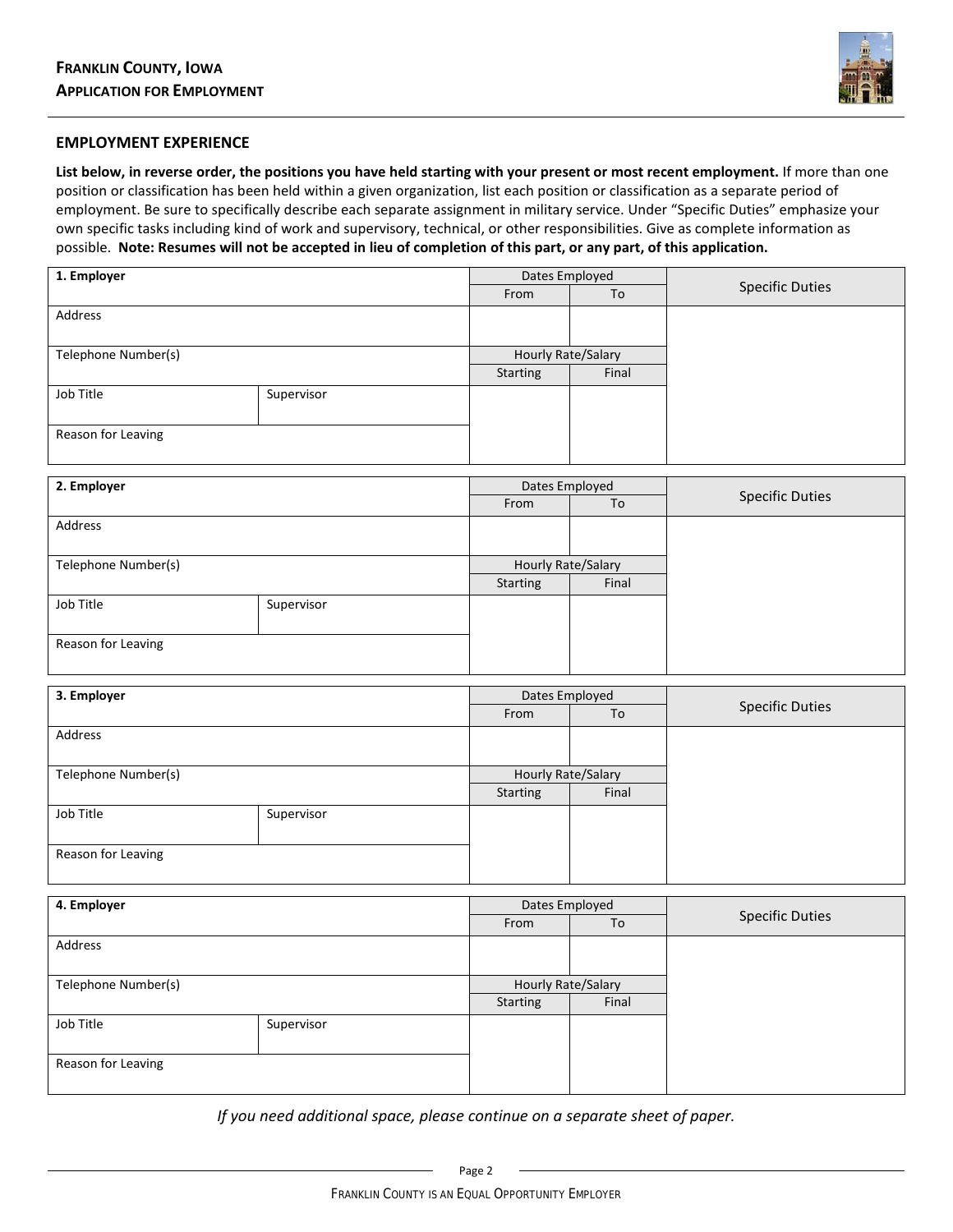

## **EMPLOYMENT EXPERIENCE**

**List professional, trade, business, or civic activities and offices held.**

*You may exclude membership which would reveal gender, race, religion, national origin, age, ancestry, disability, or other protected status.*

**Summarize special job-related skills, qualifications, or licenses acquired from employment or other experience.**

 $\Box$  Yes  $\Box$  No Do you possess a valid Driver's License?

 $\Box$  Yes  $\Box$  No Do you possess a valid Commercial Driver's License? If yes, in what state?

## **List any special skills or equipment operated**

## **EDUCATION**

|                                 | <b>Name and Address of</b><br><b>School</b> | <b>Course of</b><br><b>Study</b> | Years<br><b>Completed</b> | Diploma/<br><b>Degree</b> |
|---------------------------------|---------------------------------------------|----------------------------------|---------------------------|---------------------------|
| High<br><b>School</b>           |                                             |                                  |                           |                           |
| Undergraduate<br><b>College</b> |                                             |                                  |                           |                           |
| Graduate/<br>Professional       |                                             |                                  |                           |                           |
| Other<br>(Specify)              |                                             |                                  |                           |                           |

Yes No High school equivalency certificate (G.E.D)? *If yes, please submit documented proof.*